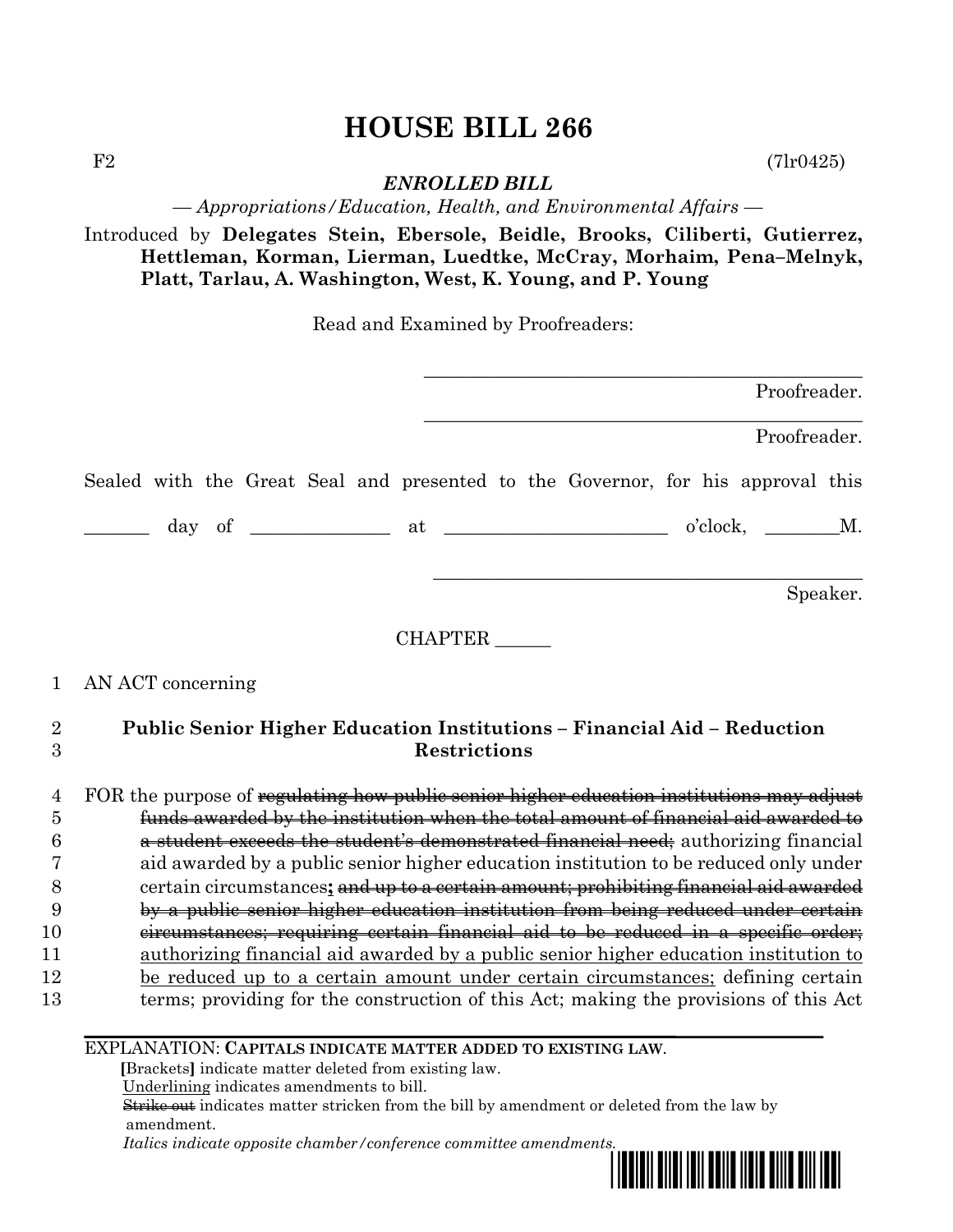## **HOUSE BILL 266**

| severable; and generally relating to financial aid at public senior higher education<br>institutions.                                                               |
|---------------------------------------------------------------------------------------------------------------------------------------------------------------------|
| BY adding to<br>Article - Education<br>Section 15-121<br>Annotated Code of Maryland<br>(2014 Replacement Volume and 2016 Supplement)                                |
| SECTION 1. BE IT ENACTED BY THE GENERAL ASSEMBLY OF MARYLAND,<br>That the Laws of Maryland read as follows:                                                         |
| <b>Article - Education</b>                                                                                                                                          |
| $15 - 121.$                                                                                                                                                         |
| (1)<br>IN THIS SECTION THE FOLLOWING WORDS HAVE THE MEANINGS<br>(A)<br><b>INDICATED.</b>                                                                            |
| "COST OF ATTENDANCE" HAS THE MEANING STATED IN 20<br>(2)<br><b>U.S.C.A. § 1087LL.</b>                                                                               |
| "DEMONSTRATED FINANCIAL NEED" MEANS<br>$\left(\frac{3}{2}\right)$<br>$-COST$<br><b>ATTENDANCE MINUS EXPECTED FAMILY CONTRIBUTION.</b>                               |
| "EXPECTED FAMILY CONTRIBUTION" MEANS THE AMOUNT<br>(4)(3)<br>DETERMINED IN ACCORDANCE WITH 20 U.S.C.A. § 1087NN.                                                    |
| "FINANCIAL AID" INCLUDES:<br>$\bigoplus$                                                                                                                            |
| $\bigoplus$<br><b>INSTITUTIONAL-BASED FINANCIAL AID;</b>                                                                                                            |
| (II) SCHOLARSHIPS, GRANTS, WORK STUDY, AND LOANS<br>OFFERED BY ANY INSTRUMENTALITY OF THE FEDERAL OR STATE GOVERNMENT:<br>AMP                                       |
| (III) PRIVATE SCHOLARSHIPS.                                                                                                                                         |
| (6) (1) "INSTITUTIONAL-BASED FINANCIAL AID" MEANS<br>SCHOLARSHIPS, GRANTS, WORK STUDY, AND LOANS OFFERED BY A PUBLIC SENIOR<br><b>HIGHER EDUCATION INSTITUTION.</b> |
| "INSTITUTIONAL-BASED FINANCIAL AID" DOES NOT<br>H<br>INCLUDE FINANCIAL AID OFFERED BY ANY INSTRUMENTALITY OF THE FEDERAL OR                                         |
|                                                                                                                                                                     |

**STATE GOVERNMENT.**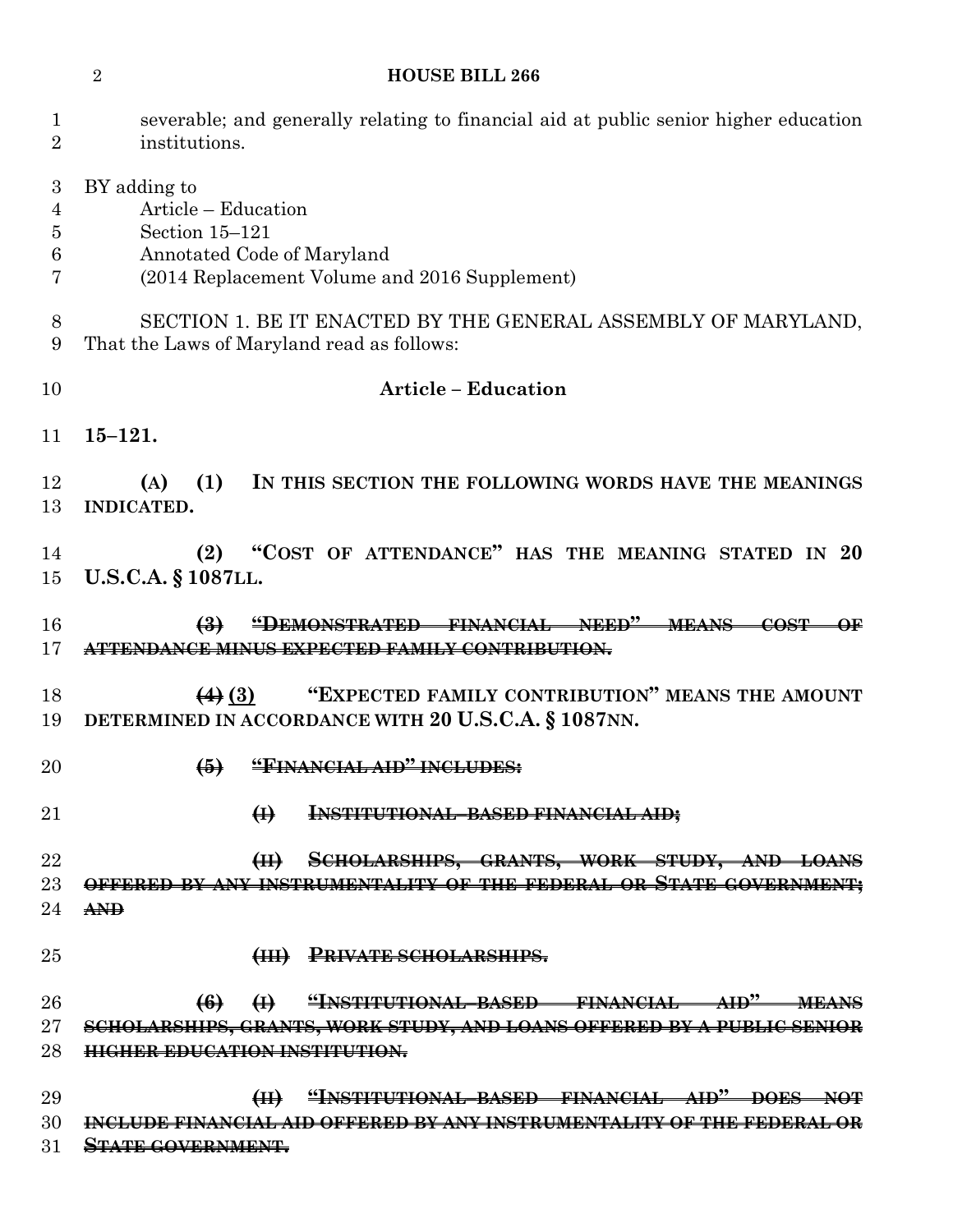**HOUSE BILL 266** 3

 **(4) "FINANCIAL NEED" MEANS COST OF ATTENDANCE MINUS EXPECTED FAMILY CONTRIBUTION. (5) "GIFT AID" MEANS ALL FINANCIAL AID THAT IS NOT A LOAN OR WORK–STUDY PROGRAM, INCLUDING GRANTS, SCHOLARSHIPS, TUITION WAIVERS, AND THIRD PARTY PAYMENTS. (6) "INSTITUTIONAL GIFT AID" MEANS GIFT AID THAT IS FUNDED BY A PUBLIC SENIOR HIGHER EDUCATION INSTITUTION. (7) (I) "PRIVATE SCHOLARSHIPS" MEANS SCHOLARSHIPS AWARDED BY COMPANIES, PRIVATE FOUNDATIONS, NONPROFIT ORGANIZATIONS, AND SERVICE GROUPS. (8) "UNMET FINANCIAL NEED" MEANS THE STUDENT'S DEMONSTRATED FINANCIAL NEED IS GREATER THAN THE STUDENT'S: (I) INSTITUTIONAL–BASED FINANCIAL AID; AND (II) SCHOLARSHIPS, GRANTS, WORK STUDY, AND LOANS OFFERED BY ANY INSTRUMENTALITY OF THE FEDERAL OR STATE GOVERNMENT. (II) "PRIVATE SCHOLARSHIPS" DOES NOT INCLUDE AWARDS FUNDED BY A PRIVATE ORGANIZATION THAT: 1. IS AFFILIATED WITH A HIGHER EDUCATION INSTITUTION; AND 2. REQUESTS THE HIGHER EDUCATION INSTITUTION'S ASSISTANCE IN SELECTING RECIPIENTS. (B) EXCEPT AS PROVIDED IN SUBSECTION (C) OF THIS SECTION AND SUBJECT TO SUBSECTION (D) OF THIS SECTION, IF THE TOTAL AMOUNT OF FINANCIAL AID AWARDED TO A STUDENT EXCEEDS THE STUDENT'S DEMONSTRATED FINANCIAL NEED, A PUBLIC SENIOR HIGHER EDUCATION INSTITUTION MAY REDUCE THE STUDENT'S INSTITUTIONAL–BASED FINANCIAL AID AWARD UP TO THE AMOUNT THAT EXCEEDS THE STUDENT'S DEMONSTRATED FINANCIAL NEED. (C) A PUBLIC SENIOR HIGHER EDUCATION INSTITUTION MAY NOT REDUCE A STUDENT'S INSTITUTIONAL–BASED FINANCIAL AID AWARD IF: (1) THE STUDENT HAS UNMET FINANCIAL NEED AT THE TIME THE**

**INSTITUTION SENDS ITS FINANCIAL AID AWARD NOTICE TO THE STUDENT;**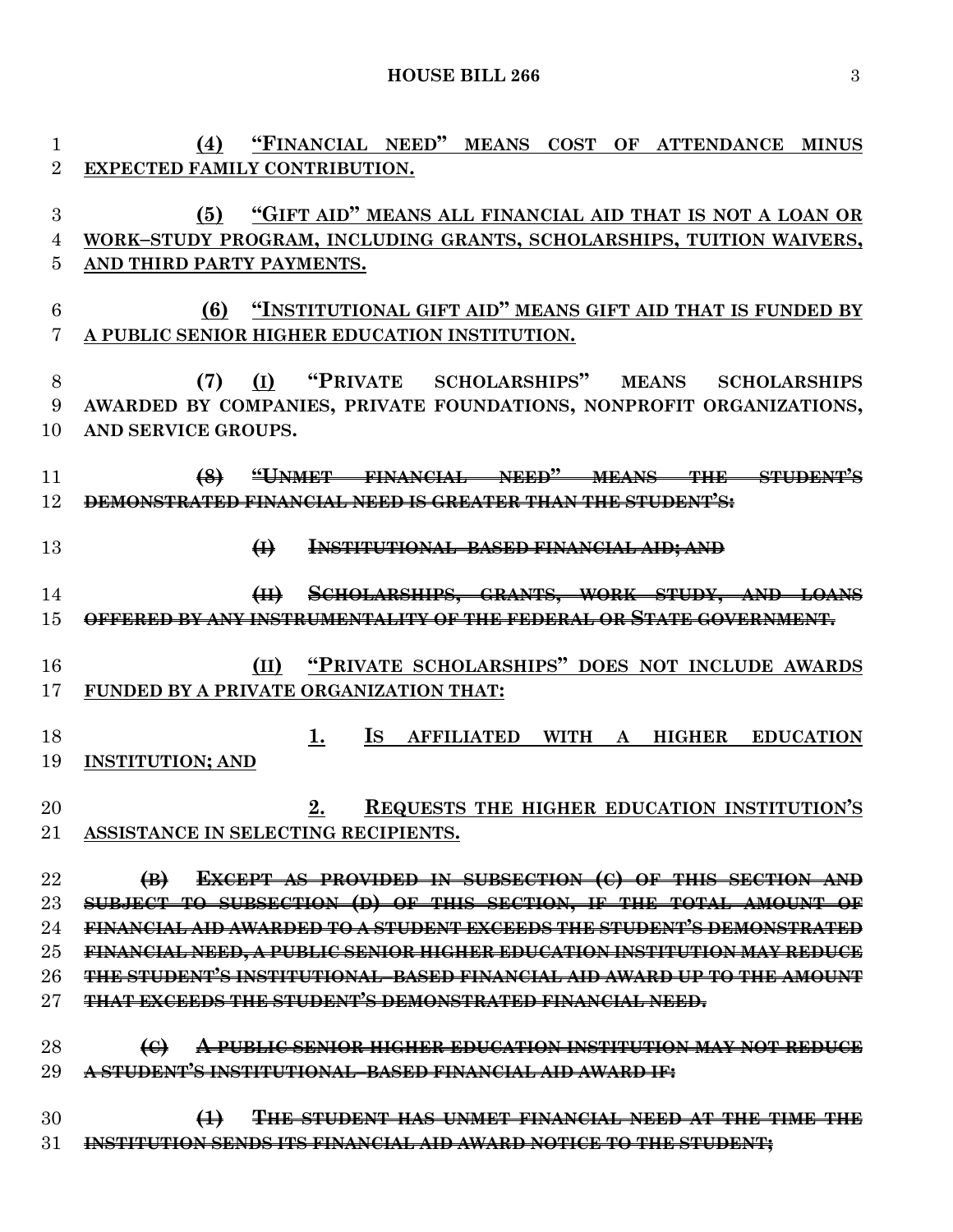**(2) THE STUDENT RECEIVES ADDITIONAL FINANCIAL AID INTENDED TO FILL ALL OR A PORTION OF THE UNMET FINANCIAL NEED; AND (3) THE TOTAL AMOUNT OF FINANCIAL AID AWARDED IS LESS THAN OR EQUAL TO THE STUDENT'S DEMONSTRATED FINANCIAL NEED. (D) A REDUCTION AUTHORIZED UNDER SUBSECTION (B) OF THIS SECTION SHALL BE REDUCED IN THE FOLLOWING ORDER: (1) LOANS; (2) WORK STUDY; AND (3) GRANTS AND SCHOLARSHIPS. (B) A PUBLIC SENIOR HIGHER EDUCATION INSTITUTION MAY REDUCE INSTITUTIONAL GIFT AID OFFERS AS A RESULT OF PRIVATE SCHOLARSHIP AWARDS ONLY UNDER THE CIRCUMSTANCES DESCRIBED IN SUBSECTIONS (C) THROUGH (E) OF THIS SECTION. (C) IF A STUDENT'S TOTAL GIFT AID FROM ALL SOURCES EXCEEDS THE STUDENT'S FINANCIAL NEED, A PUBLIC SENIOR HIGHER EDUCATION INSTITUTION MAY REDUCE THE STUDENT'S INSTITUTIONAL GIFT AID UNTIL THE STUDENT'S TOTAL GIFT AID NO LONGER EXCEEDS THE STUDENT'S FINANCIAL NEED:** *UNTIL THE STUDENT'S TOTAL GIFT AID NO LONGER EXCEEDS THE STUDENT'S FINANCIAL NEED.* **(1) UNTIL THE STUDENT'S TOTAL GIFT AID NO LONGER EXCEEDS THE STUDENT'S FINANCIAL NEED, IF THE STUDENT COMPLETED THE FREE APPLICATION FOR FEDERAL STUDENT AID; OR (2) UNTIL THE STUDENT'S TOTAL GIFT AID NO LONGER EXCEEDS THE STUDENT'S COST OF ATTENDANCE, IF THE STUDENT DID NOT COMPLETE A FREE APPLICATION FOR FEDERAL STUDENT AID. (D) IN ADDITION TO THE REDUCTION AUTHORIZED IN SUBSECTION (C) OF THIS SECTION, A PUBLIC SENIOR HIGHER EDUCATION INSTITUTION MAY FURTHER REDUCE A STUDENT'S INSTITUTIONAL GIFT AID IF THE INSTITUTION RECEIVES APPROVAL FROM THE ORGANIZATION THAT AWARDED THE PRIVATE SCHOLARSHIP FUNDS THAT TRIGGERED THE REDUCTION AUTHORIZED IN SUBSECTION (C) OF THIS SECTION. (E) A PUBLIC SENIOR HIGHER EDUCATION INSTITUTION MAY REDUCE A** 

**STUDENT ATHLETE'S INSTITUTIONAL GIFT AID IN ORDER TO COMPLY WITH THE** 

**HOUSE BILL 266**